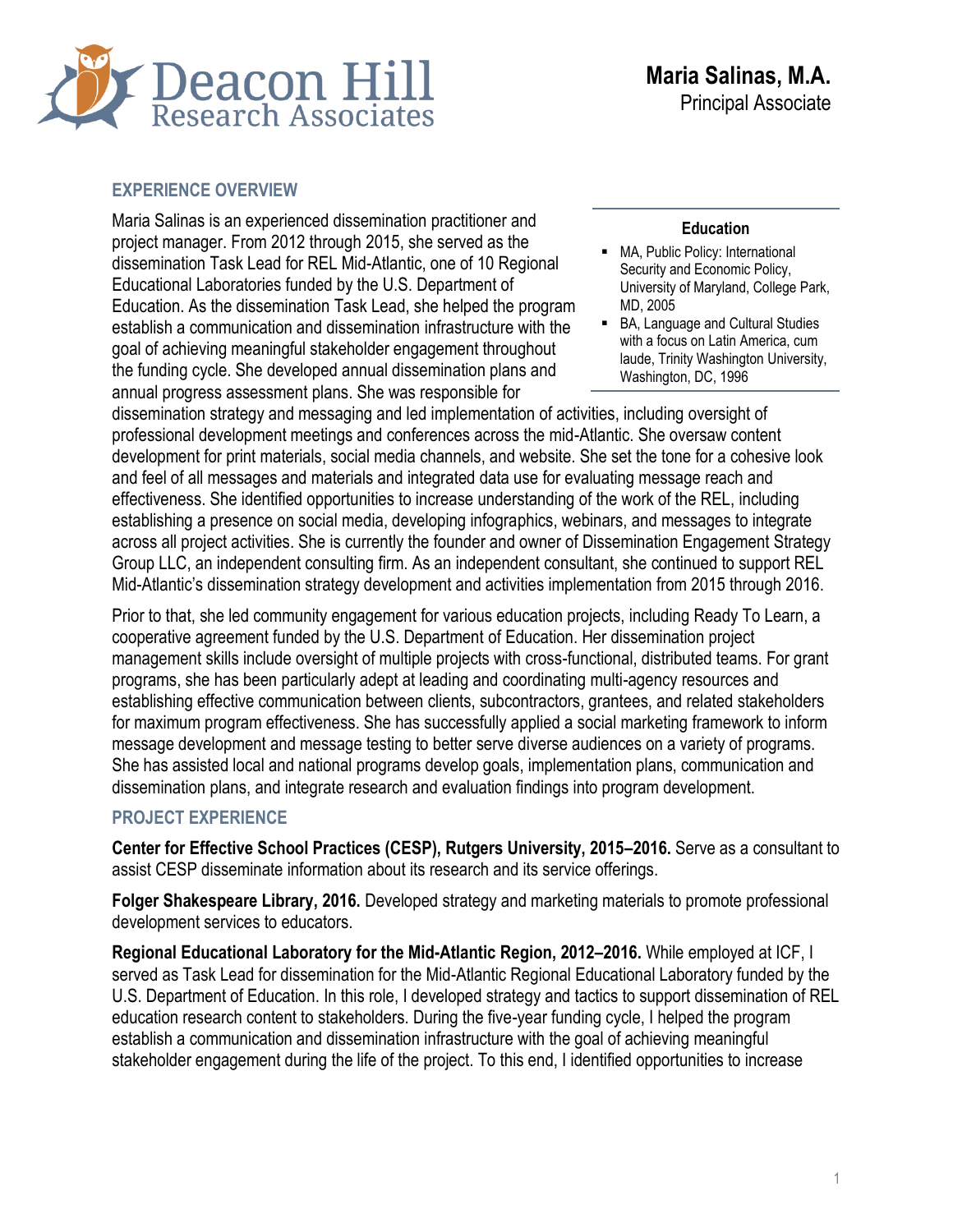understanding of the work of the REL, including establishing a presence on social media, developing infographics, webinars, and messages to integrate across all project activities. As an independent consultant, I continued to provide dissemination assistance and expertise to REL Mid-Atlantic (2015-2016).

**Consumers Energy, Home Performance with ENERGY STAR®, 2010–2012**. While employed at ICF, I led the communications and marketing activities for the pilot phase and subsequent statewide launch of Consumers Energy Home Performance with ENERGY STAR program in Michigan.

**Broadband Initiatives Program, USDA Rural Utilities Service, 2009–2010**. While employed at ICF, I served as the manager helping implement a coherent outreach strategy to support a grant program for rural broadband implementation. I collaborated on the development of a robust outreach plan and proactive planning to formulate and integrate a communication process into grant application review and approval activities. My duties included outreach and communications plan development, creating a brand identity for the initiative, and content development for a variety of communication tools to help the funding agency assist applicants.

**Ready to Learn Outreach, Corporation for Public Broadcasting, 2006–2009**. I served as the director for community engagement. In this position, I served as the lead person coordinating resources to help grantees implement local services under a multi-million-dollar literacy initiative funded by the U.S. Department of Education. I worked with entities such as public media stations, PBS, content producers, social marketing consultants, research and evaluation experts, and dissemination consultants to develop an innovative framework for piloting and subsequently scaling program activities. Duties included dissemination, grant management, program planning and implementation, outreach development, technical assistance, professional development and communication with stakeholders and grantees.

**Ready to Lead in Literacy, Corporation for Public Broadcasting, 2006–2008**. I served as the director of a three-year early childhood literacy grant initiative implemented at 120 public television stations across the country. I worked with grantee stations to use the three-year funding period to craft strategy for sustainable programs that would continue beyond the initial funding period. Duties included ongoing project management, stakeholder dissemination and communication, technical assistance and grants management.

**Marketing Outreach for Latino Blood Donors, American Red Cross, 2005**. While employed at HMA Associates, I led the development and implementation of qualitative research activities across the U.S. and the Caribbean. Activities included overseeing focus group implementation, reporting major findings, and meeting and conducting interviews with local American Red Cross volunteer leaders and regional staff. The results informed culturally appropriate message development in English and in Spanish and creative design to conduct outreach to Latino blood donors throughout the country.

**Public-Private National HIV/AIDS Partnership, CDC, 2004–2005**. While employed at HMA Associates, I wrote and developed the partnership's messages, marketing materials and related content to support partner development strategies.

**Women's Health, HHS Office on Women's Health, 2001–2004**. While employed at Matthews Media Group, I managed the message and content development for a national public health education campaign to deliver culturally appropriate health messages to women of color. Responsibilities included media outreach, content development and oversight, and partner outreach. I also secured non-paid placement of full-length health articles in small and medium-size newspapers across the country.